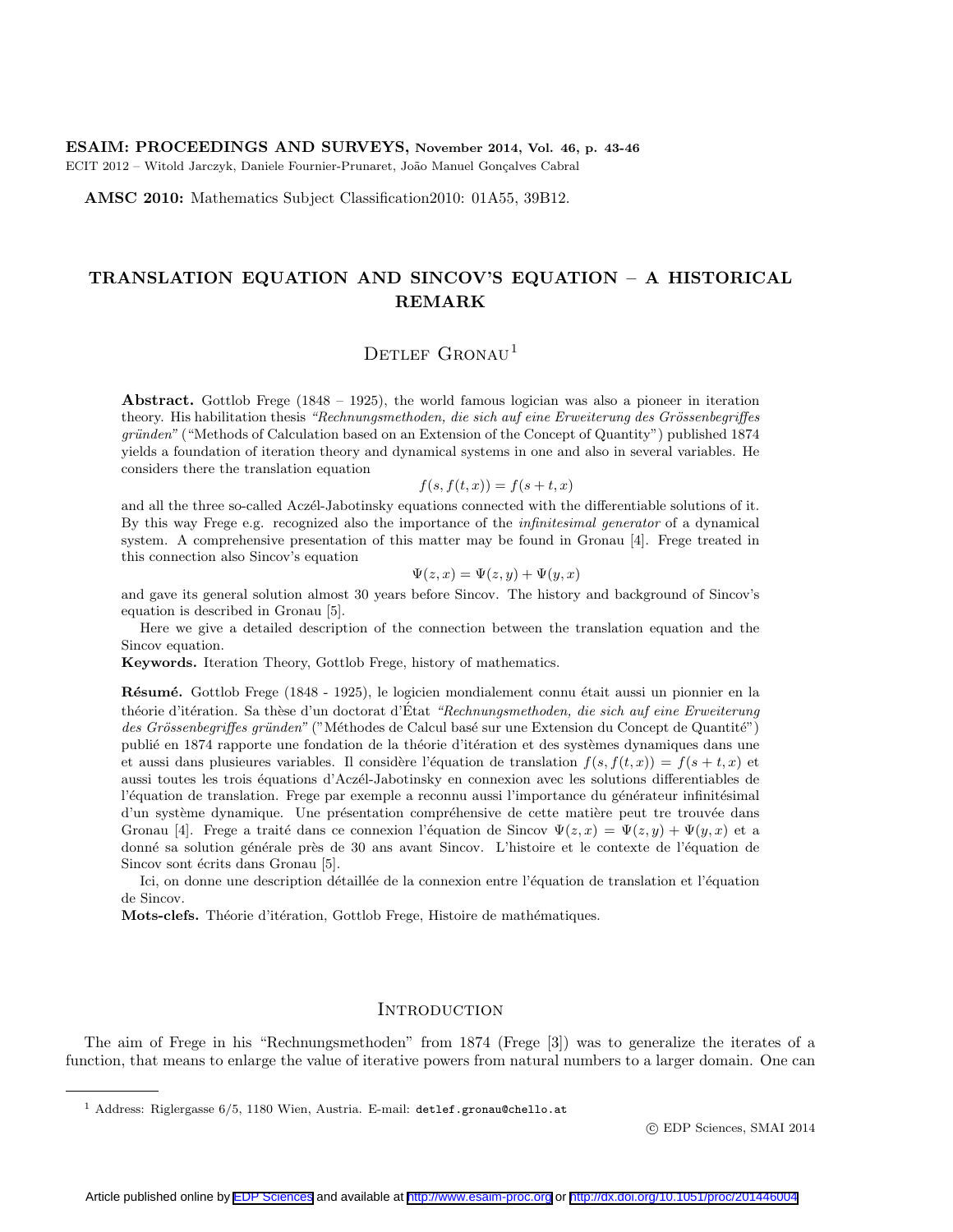say that Frege with this question at this time was a pioneer of iteration theory. For a function f and naturals *n* the iterative power  $f^n$  of f is defined recursively by

$$
f^1 = f \text{ and } f^{n+1} = f^n \circ f.
$$

Iterative powers satisfy the addition law

$$
f^{n_0} \circ f^{n_1} = f^{n_0 + n_1}, \quad n_0, n_1 \in \mathbb{N}.\tag{1}
$$

From this addition law writing the iterative powers in the form  $f^{(n)}(x) = f(n, x)$  Frege comes in a natural way to the functional equation (in Frege's words: "Functionalgleichung", Frege [3], p.4):

$$
f(n_0, f(n_1, x)) = f(n_0 + n_1, x). \tag{2}
$$

Frege requires that this functional equation should be satisfied by functions  $f(n, x)$  for  $n_0$ ,  $n_1$  out of a larger domain than that of the naturals. This is the meaning of the sentence "Extension of the Concept of Quantity" in the title of his thesis [3].

### 1. The translation equation

#### 1.1. The translation in one real variable and its connection to Sincov's equation

Equation (2) is the so-called translation equation

$$
f(s, f(t, x)) = f(s + t, x). \tag{3}
$$

In the sequel we proceed as Frege in [3] did. Since the aim of this note is just to give a sketch of problems connected with the translation equation we omit here and in the sequel specific definitions of the domain and co-domain of the involved functions. Let  $f(t, x)$  be a solution of (3) and let t be expressible in the form

$$
t = \Psi(f, x) \tag{4}
$$

that is :

$$
t = \Psi(y, x) \quad \text{iff} \quad f(t, x) = y.
$$

Let  $f(t, x) = y$  and  $f(s, y) = z$ , hence by (3)  $f(s + t, x) = f(s, (f(t, x)) = f(s, y) = z$ . So we get  $\Psi(z, x) = s + t$ , whence

$$
\Psi(z,x) = \Psi(z,y) + \Psi(y,x) \tag{5}
$$

which is valid for all  $y, z \in \text{Orb}(x) = \{f(t, x) | t \in \mathbb{R}\}.$ 

#### 1.2. The Sincov equation

Equation (5) is the so-called **Sincov-equation**, named after *Dmitrii Matveevich Sincov* ( $\pi$ ). M. CUHIOBL) (1867 – 1946). More details about it may be found in Gronau [5]. The general solution of it is already given by Frege 1874 and later on by Sincov [7] in 1903:

$$
\Psi(z, y) = \vartheta(z) - \vartheta(y),\tag{6}
$$

where  $\vartheta$  is an arbitrary function.

Sincov's proof is very simple. Write (5) in the form

$$
\Psi(z, y) = \Psi(z, x) - \Psi(y, x) \tag{7}
$$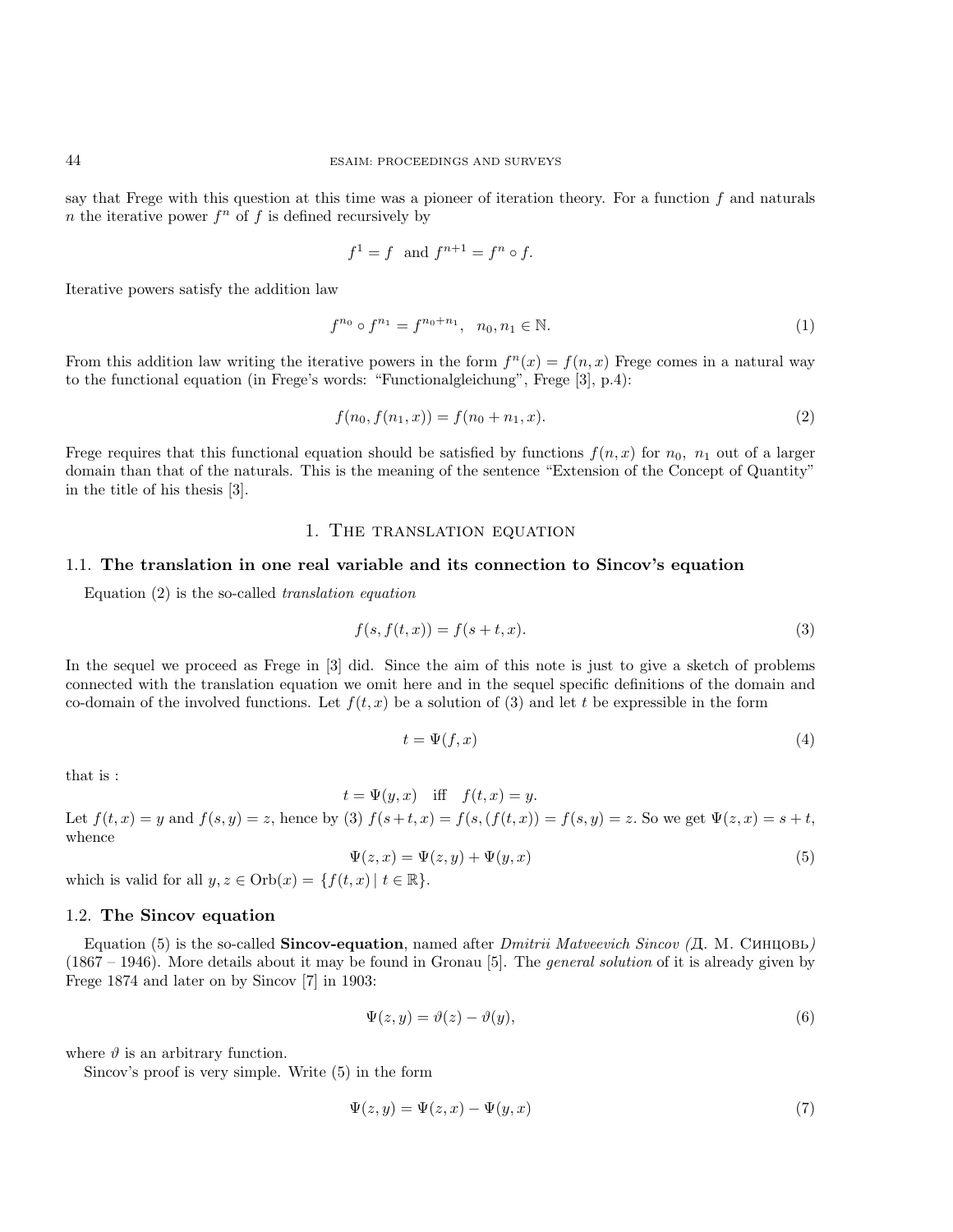Since in (7) the left hand side is independent from x we can define  $\vartheta(y) = \Psi(y, x)$  for one fixed x. So any solution of (5) has to have the form (6). On the other hand for any arbitrary function  $\vartheta$  the function  $\Psi$  given by (6) is a solution of the Sincov equation (5). The proof of Frege is slightly more complicated but comes to the same result.

## 1.3. Application of Sincov's equation

Suppose now that the conditions of subsection 1.1 hold. The Sincov equation is then fulfilled for a fixed  $x$ and for all  $y, z \in \text{Orb}(x)$ . So we can use (6) for all y in  $\text{Orb}(x)$ . With  $f(s, y) = z$  whence  $s = \Psi(z, y)$  we get the identity

$$
s = \vartheta(f(s, y)) - \vartheta(y) \quad \text{for } y \in \text{Orb}(x)
$$
\n
$$
(8)
$$

for an arbitrary function  $\vartheta$ . If we assume  $\vartheta$  to be invertible then

$$
f(s, y) = \vartheta^{-1}(s + \vartheta(y)) \quad \text{for } y \in \text{Orb}(x). \tag{9}
$$

As it turns out that every function defined in such a way is a solution of the translation equation (3).

Frege used formula (8) to construct examples of solutions of the translation equation. So, for example, he used this method to derive the Binet formula for the Fibonacci numbers (without mentioning the name Fibonacci).

After them by differentiation Frege derived from the translation equation (3) differential equations, the socalled Aczél-Jabotinsky differential equations where he also considered functions in several real variables, see [2] and [4].

## 2. Conclusion

Frege's thesis was published in 1874 but, unfortunately, the results of this paper were ignored from the mathematical community regardless of the fact that they were full of new ideas. This has several reasons. The small twenty seven pages booklet was published in a publishing house more renown for publications in humanities. The style of the paper is rather academic and very complicate to understand. So it was almost unknown to the mathematical community. Frege himself got after his habilitation a professorship in Leipzig. He switched then to mathematical logic where he became famous as one of the founders of the modern logic.

At almost the same time in 1871 Ernst Schröder (1841 – 1902) published his paper [6] Ueber iterirte Funktionen (On iterated functions) in the mostly renowned journal Mathematische Annalen. The topic of this paper was also the generalization of iterated functions. He treated the translation equation together with the so-called  $embedding problem. Schröder's paper gave more tools to handle this problem e.g. with the Schröder functional$ *equation* and inspired the following generation essentially (see e.g.  $[1]$ ,  $[8]$  and  $[9]$ ).

As a curiosity it is to mention that Schröder published only three purely mathematical papers and then became also a famous logician.

#### **REFERENCES**

- [1] Aczét, J.: Lectures on Functional Equations and Their Applications. Academic Press, New York and London, 1966. Dover Publications, Inc. Mineola, New York, 2006.
- Aczét, J., Gronau, D.: Some differential equations related to iteration theory. Canad. J. Math. 40 (1988), no. 3, 695717.
- [3] FREGE, G.: Rechnungsmethoden, die sich auf eine Erweiterung des Grössenbegriffes gründen. Verlag Friedrich Frommann, Jena, 1874. English translation Methods of Calculation based on an Extension of the Concept of Quantity. In: FREGE, G.: Collected Papers on Mathematics, Logic, and Philosophy, p. 56 – 92. Ed. by Brian McGuinness. Basil Blackwell, Oxford, 1984.
- [4] GRONAU, D.: Gottlob Frege, a pioneer in Iteration Theory. In: L. Reich, J. Smítal, Gy. Targonski (Eds.): ITERATION THEORY (ECIT 94). Grazer Math. Ber. Nr. 334 (1997), 105 - 119.
- [5] Gronau, D.: A remark on Sincov's functional equation. Notices of the South African Mathematical Society, Vol. 31, No. 1 (2000), 1-8. http://www.uni-graz.at/∼gronau/SI.pdf
- [6] Schroder, Ernst: ¨ Ueber iterirte Funktionen. Math. Ann. 3 (1871), 296-322.